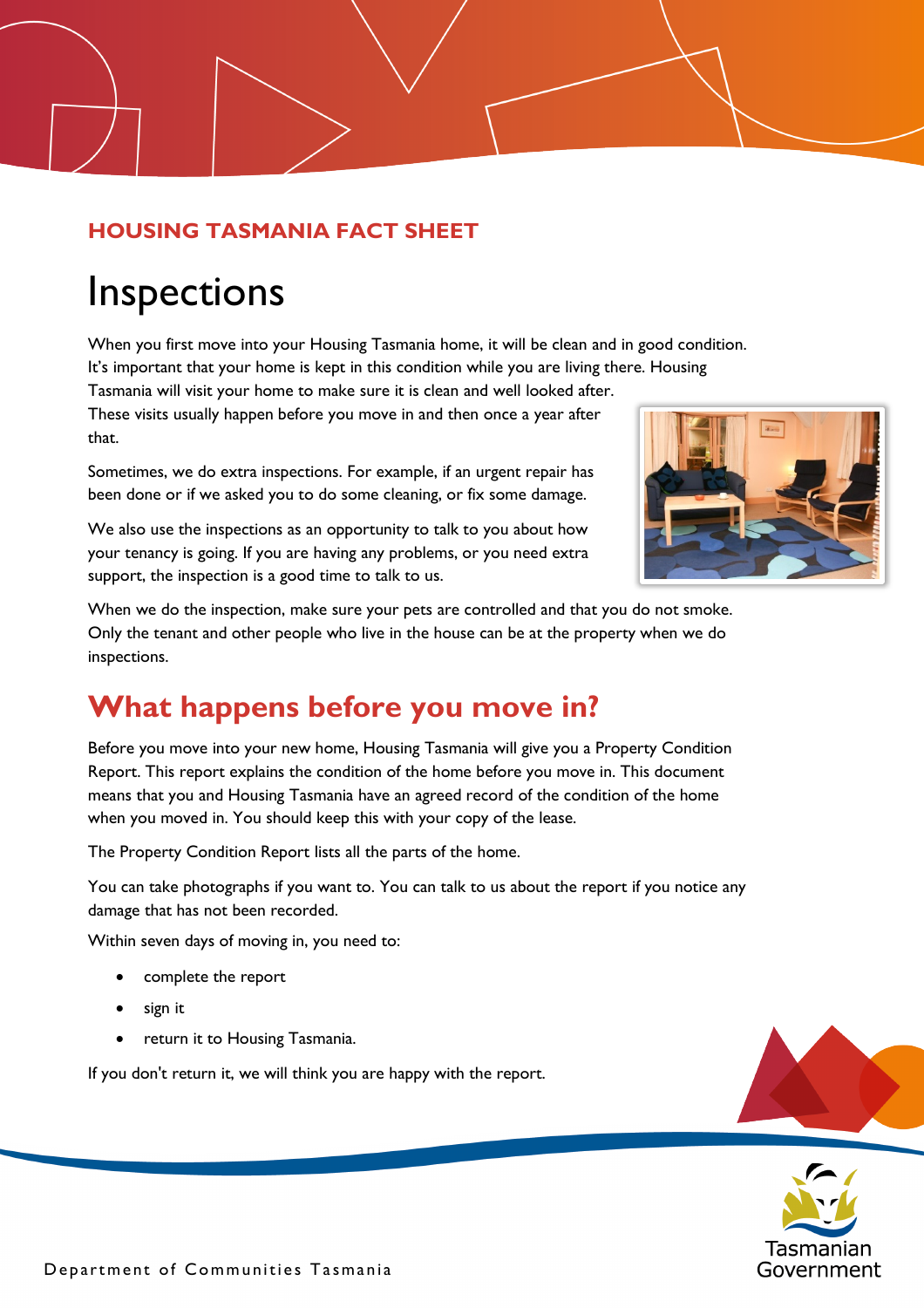We will keep the report on file. When you move out, we will use this report as a record of the condition the property when you moved in.

#### **What about regular inspections?**

Once you have settled into your home, we will inspect the property about once per year. We must ask you before we inspect your home. We need to let you know at least 24 hours before we are coming. If the time of our visit doesn't suit you, you can make another time. We will visit during business hours.

If you can't make it to the inspection, you can ask another adult to attend in your place. If we have to, we can enter the home even if no one is there. We are allowed to do this by law. The *Residential Tenancy Act 1997* says that, if we have told you the inspection is going to take place, we can go into the home even if you're not there.

This means you can't avoid having an inspection by not being at home.

If you don't take care of the property, you may be breaking your lease agreement. This could mean that we ask you to move out.

#### **What if repair work is required?**

Sometimes, we will ask you to do some cleaning or repairs. If there are serious problems with the property, we may ask you to complete a Condition of Property Plan. This is a plan that we both agree on that will explain the work you will do and when you will do it. If we have asked you to do some repair work or cleaning, we may organise a follow up inspection to make sure this has been done.

### **Who does the inspection?**

The inspection will be done by a staff member from Housing Tasmania in your area. He or she will have photo ID. You can ask to see this ID before you let anyone into your home.

#### **How long does an inspection take?**

An inspection takes about 30 to 60 minutes.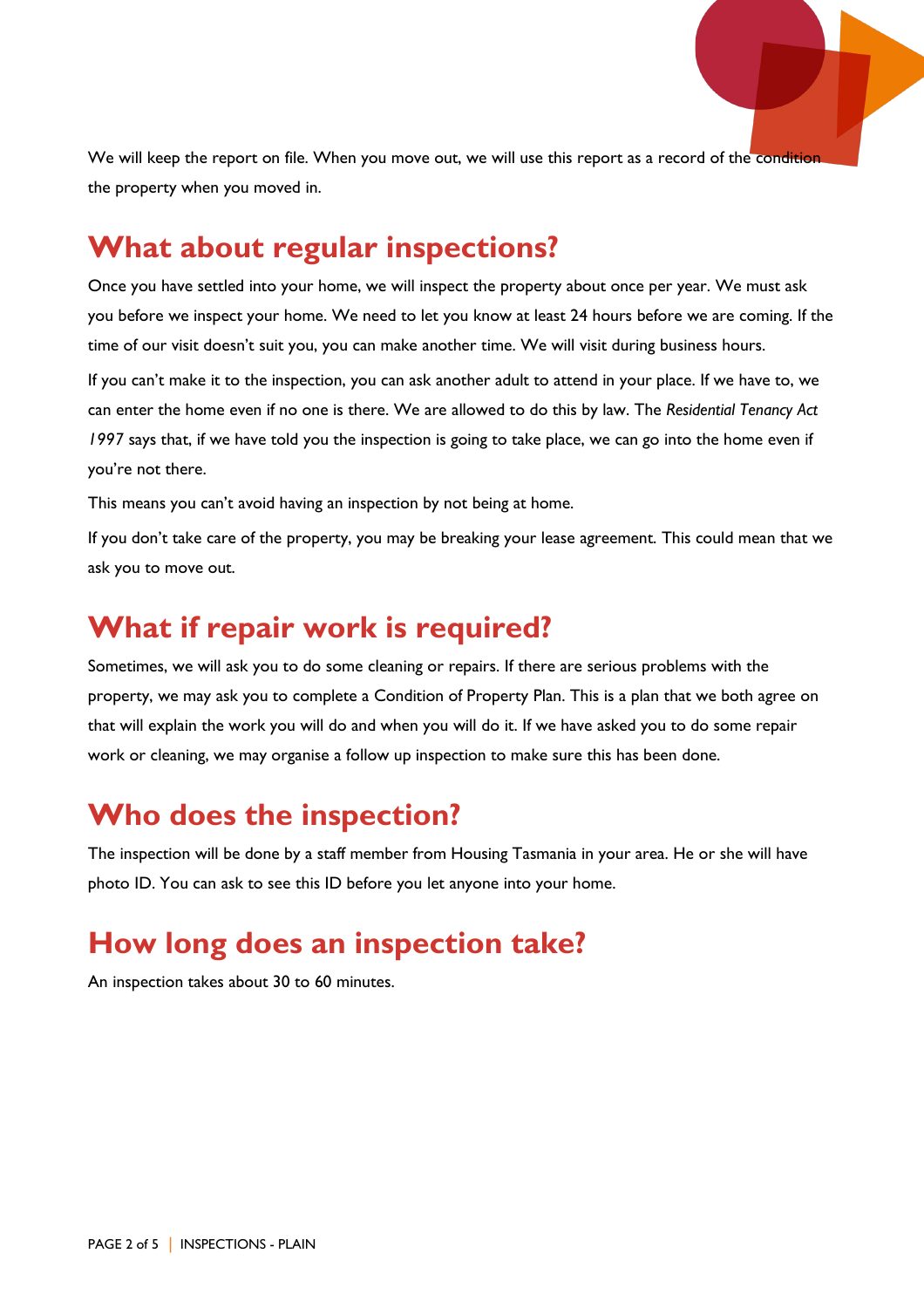### **What if you are having problems with your tenancy?**

Sometimes during the inspection, we will need to talk to you about other things, such as a rent account or other issue. If you are having any problems with your tenancy, we may ask you to talk to Housing Connect. Housing Connect is the way of getting housing and support in Tasmania. They work out what kind of housing you need and can also help you find other support services.



#### **What happens when you move out?**

You need to tell us in writing 14 days before you want to move out.

When you move out, the home must be in the same condition it was in when you moved in. Some types of fair wear and tear are ok. We explain fair wear and tear on the next page.

We will provide you with a copy of the Property Condition Report that you completed when you moved in. You will need to make sure your home is in exactly the same condition as listed on the Property Condition Report. If cleaning or repairs are required, you need to pay for this. The cleaning and repairs must be done to a good standard. If you move out and don't do the cleaning or repairs, we will ask our contractors to do the work. We will then send you the bill. This could be quite expensive. It is usually a lot cheaper to organise cleaning and repairs yourself.

### **What is fair wear and tear?**

When we live in our homes for a while, some types of general wear and tear can take place. For example, the carpet in a busy hallway may get worn down after a long time. Or the paint on the outside of the house may start to fade.

The person who inspects your home will talk to you about what is considered fair wear and tear. Big problems – such as broken glass (windows and shower screens), damage to walls and doors, untidy gardens and rubbish that needs to be removed – are not considered to be fair wear and tear.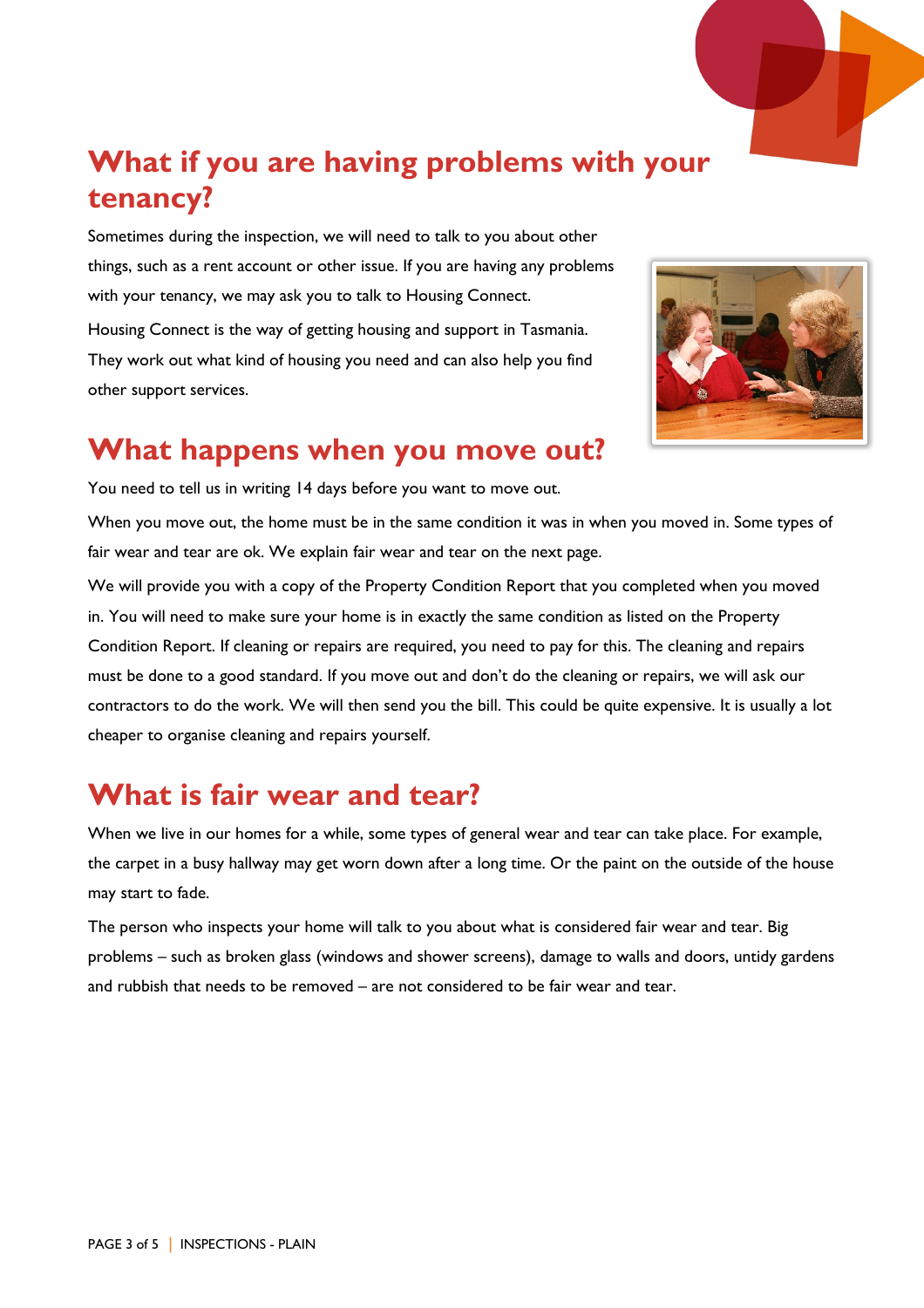### **What is expected of you and what is expected of us**

As a tenant, you are responsible for keeping your home clean and in good condition. If you don't take care of the property, you may be breaking your lease agreement. This could mean that we ask you to move out.

You also need to ask us before you make any changes to your home, such as renovations, building or painting. There is a fact sheet that explains making changes to your home. You can ask us for this or you can find it on our website. Housing Tasmania is responsible for:

- providing a home that is clean and in good condition when you move in
- checking to make sure that your home is safe and well maintained
- fixing things quickly if there is an emergency or if you need urgent repairs
- fixing things within 28 days or sooner if the repairs aren't urgent.

We do a lot of regular maintenance of our properties. This includes painting and repairs. If you need maintenance at your home, you will find our contact details on pages 5 and 6.

We will also help you in an emergency. Examples of an emergency include:

- part of your roof blowing off
- a fire or a flood.

Urgent maintenance is when something stops working, such as your hot water, electricity, sewerage, entire stove or cooktop or your heating. We may need to inspect your home after any emergency repairs have been done.

### **Maintenance and repairs**

During business hours − 1300 665 663

After hours or during an emergency – 1300 665 663